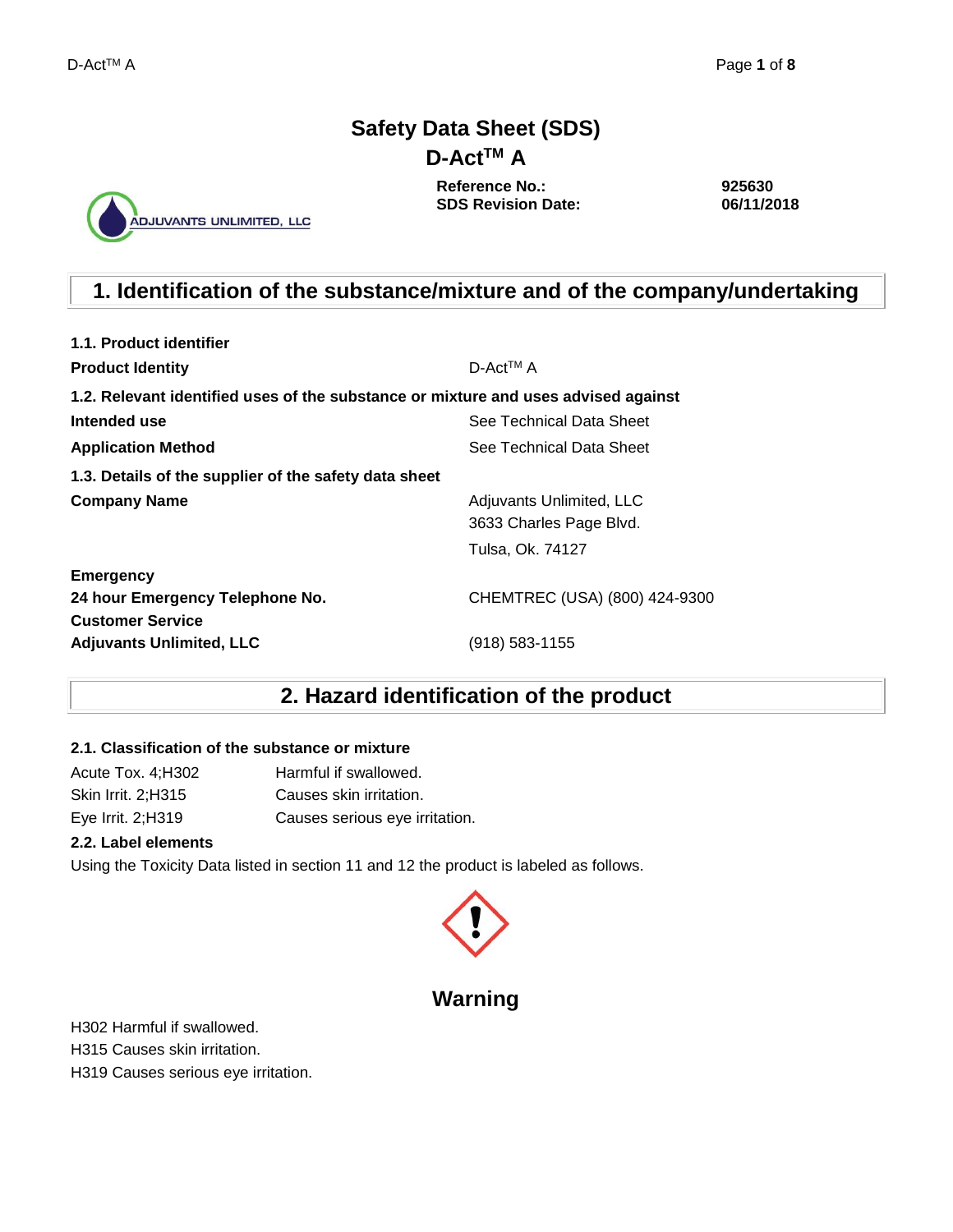## **[Prevention]:**

P264 Wash thoroughly after handling. P270 Do not eat, drink or smoke when using this product. P280 Wear protective gloves / eye protection / face protection.

## **[Response]:**

P301+312 IF SWALLOWED: Call a POISON CENTER or doctor / physician if you feel unwell.

P302+352 IF ON SKIN: Wash with plenty of soap and water.

P305+351+338 IF IN EYES: Rinse continuously with water for several minutes. Remove contact lenses if present and easy to do - continue rinsing.

P330 Rinse mouth.

P332+313 If skin irritation occurs: Get medical advice / attention.

P337+313 If eye irritation persists: Get medical advice / attention.

P362 Take off contaminated clothing and wash before reuse.

## **[Storage]:**

No GHS storage statements

## **[Disposal]:**

P501 Dispose of contents / container in accordance with local / national regulations.

## **3. Composition/information on ingredients**

This product contains the following substances that present a hazard within the meaning of the relevant State and Federal Hazardous Substances regulations.

| <b>Ingredient/Chemical Designations</b>                      | Weiaht % | <b>Notes</b> |
|--------------------------------------------------------------|----------|--------------|
| <b>Ferrous Sulfate</b><br><b>CAS Number:</b><br>0007782-63-0 | 25       |              |

[1] Substance classified with a health or environmental hazard.

[2] Substance with a workplace exposure limit.

[3] PBT-substance or vPvB-substance.

## **4. First aid measures**

### **4.1. Description of first aid measures**

| General           | In all cases of doubt, or when symptoms persist, seek medical attention. Never give<br>anything by mouth to an unconscious person.                                                                                                        |
|-------------------|-------------------------------------------------------------------------------------------------------------------------------------------------------------------------------------------------------------------------------------------|
| <b>Inhalation</b> | Remove to fresh air, keep patient warm and at rest. If breathing is irregular or stopped, give<br>artificial respiration. If unconscious place in the recovery position and obtain immediate<br>medical attention. Give nothing by mouth. |
| <b>Eyes</b>       | Irrigate copiously with clean fresh water for at least 10 minutes, holding the eyelids apart<br>and seek medical attention.                                                                                                               |
| <b>Skin</b>       | Remove contaminated clothing. Wash skin thoroughly with soap and water or use a<br>recognized skin cleanser. Do NOT use solvents or thinners.                                                                                             |
| Ingestion         | If accidentally swallowed obtain immediate medical attention. Keep at rest. Do NOT induce<br>vomiting.                                                                                                                                    |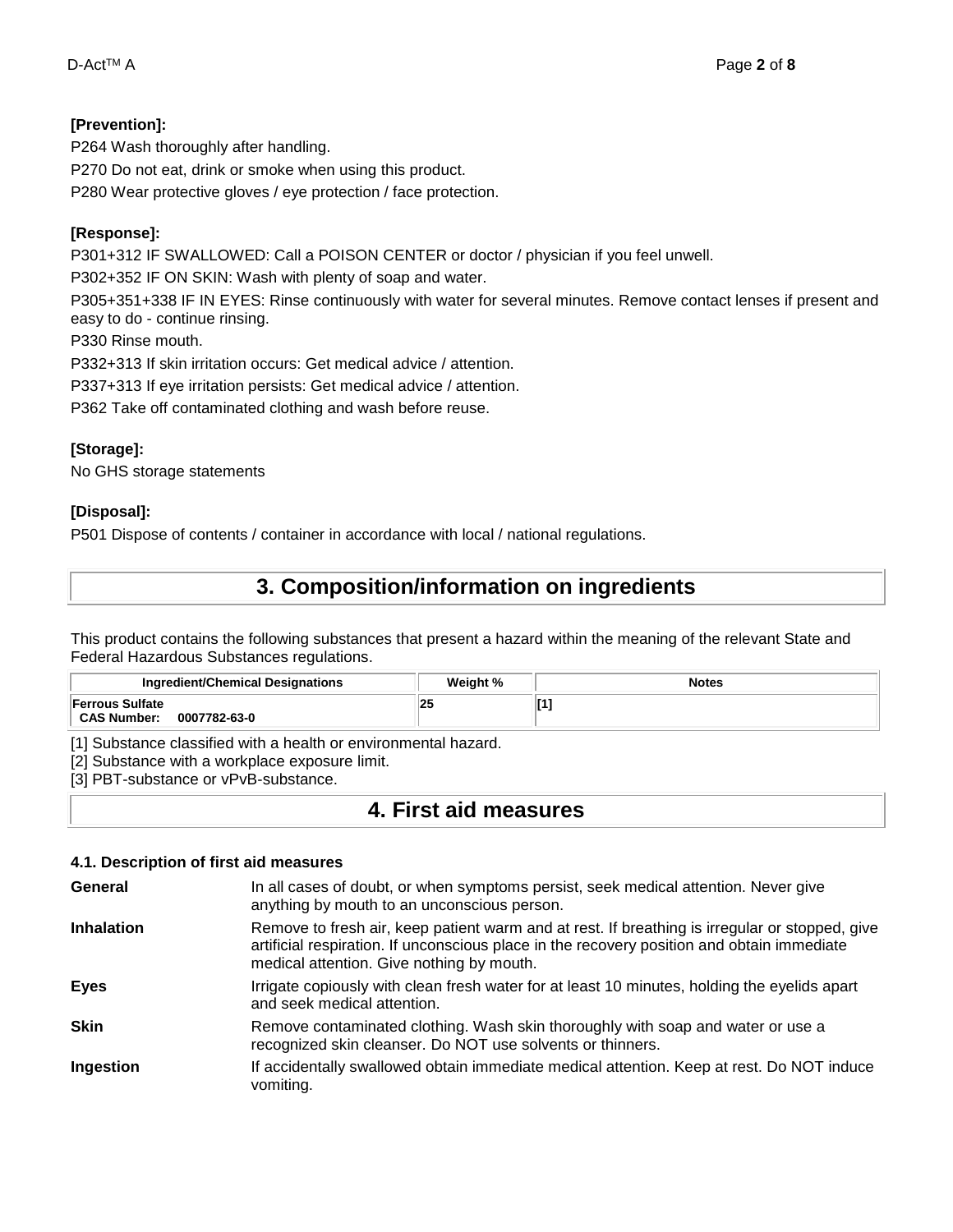| No adverse symptoms or effects anticipated under normal handling conditions See section<br>2 for further details. |
|-------------------------------------------------------------------------------------------------------------------|
| Causes serious eye irritation.                                                                                    |
| Causes skin irritation.                                                                                           |
| Harmful if swallowed.                                                                                             |
|                                                                                                                   |

### **4.2. Most important symptoms and effects, both acute and delayed**

## **5. Fire-fighting measures**

#### **5.1. Extinguishing media**

Recommended extinguishing media; alcohol resistant foam, CO<sup>2</sup>, powder, water spray. Do not use; water jet.

#### **5.2. Special hazards arising from the substance or mixture**

Combustion may yield smoke, carbon monoxide, and other products of incomplete combustion. Oxides of sulfur, nitrogen or phosphorus may also be formed.

#### **5.3. Advice for fire-fighters**

Evacuate area. Prevent contamination from run-off of adjacent areas, streams, drinking water and sewers. Do not flush down sewers or other drainage systems. Exposed firefighters must wear standard protective equipment and in enclosed areas self-contained breathing apparatus. Use water-spray to cool fire exposed surfaces and personnel

## **6. Accidental release measures**

### **6.1. Personal precautions, protective equipment and emergency procedures**

Keep all sources of ignition away from spill/release. In case of a major spill or spillage in a confined space evacuate the area and check vapor levels.

#### **6.2. Environmental precautions**

Do not allow spills to enter drains or watercourses.

### **6.3. Methods and material for containment and cleaning up**

Ventilate the area and avoid breathing vapors or mists. Take the personal protective measures listed in section 8. Contain and absorb spillage with non-combustible materials e.g. sand, earth, and vermiculite. Place in closed containers outside buildings and dispose of according to the Waste Regulations. (See section 13). Clean, preferably with a detergent. Do not use solvents. Do not allow spills to enter drains or watercourses. If drains, sewers, streams or lakes are contaminated, inform the local water company immediately. In the case of contamination of rivers, streams or lakes the Environmental Protection Agency should also be informed.

## **7. Handling and storage**

### **7.1. Precautions for safe handling**

Do not get in eyes on skin or on clothing. Do not breathe vapors or mists. Keep container closed. Use only with adequate ventilation. Use good personal hygiene practices. Wash hands before eating, drinking, smoking. Remove contaminated clothing and clean before re-use. Destroy contaminated belts and shoes and other items that cannot be decontaminated.

See section 2 for further details. - [Prevention]:

### **7.2. Conditions for safe storage, including any incompatibilities**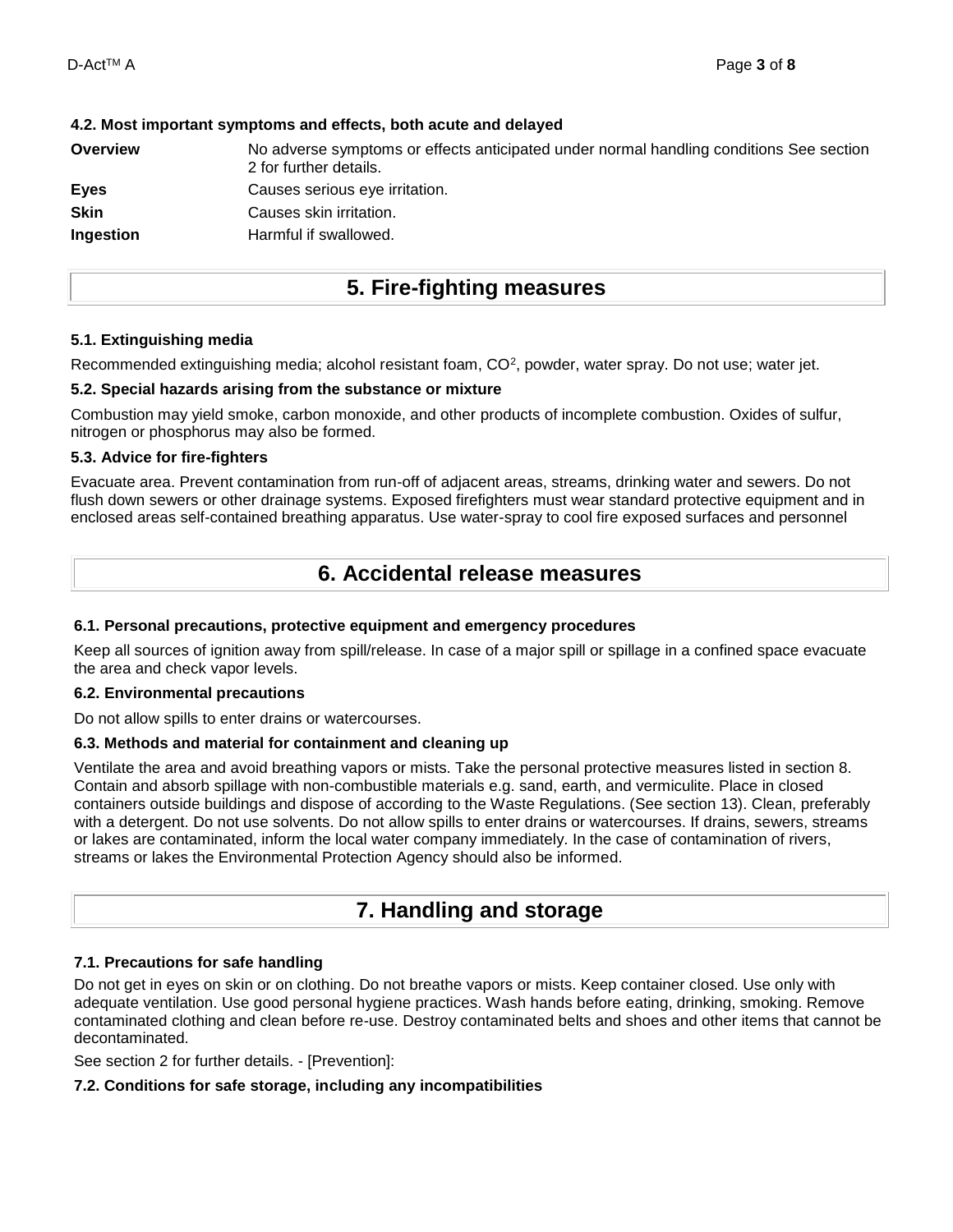Store in tightly closed containers in dry, well-ventilated area away from excessive heat and incompatibles.

Incompatible materials: Oxidizing agents

See section 2 for further details. - [Storage]:

### **7.3. Specific end use(s)**

See Technical Data Sheet

## **8. Exposure controls and personal protection**

#### **8.1. Control parameters**

#### **Exposure**

This product contains the following ingredient with workplace exposure limits.

| CAS No.      | Ingredient      | Source                      | Value                       |
|--------------|-----------------|-----------------------------|-----------------------------|
| 0007782-63-0 | Ferrous Sulfate | <b>OSHA</b>                 | <b>No Established Limit</b> |
|              | <b>ACGIH</b>    | <b>No Established Limit</b> |                             |
|              | <b>NIOSH</b>    | <b>No Established Limit</b> |                             |

### **Carcinogen Data**

This product contains no ingredients (at greater than 0.1%) that are suspected of being or known to be a carcinogen under OSHA, NTP or IARC.

| <b>CAS No.</b> | Ingredient              | <b>Source</b> | Value                                                              |
|----------------|-------------------------|---------------|--------------------------------------------------------------------|
| 0007782-63-0   | <b>IFerrous Sulfate</b> | <b>OSHA</b>   | Select Carcinogen: No                                              |
|                |                         | <b>NTP</b>    | Known: No: Suspected: No                                           |
| <b>IARC</b>    |                         |               | Group 1: No; Group 2a: No; Group 2b: No; Group 3: No; Group 4: No; |

#### **8.2. Exposure controls**

| <b>Respiratory</b>                                                                                                                                                                                                            | If workers are exposed to concentrations above the exposure limit they must use the<br>appropriate, certified respirators.                                                                                                                                                                                                             |
|-------------------------------------------------------------------------------------------------------------------------------------------------------------------------------------------------------------------------------|----------------------------------------------------------------------------------------------------------------------------------------------------------------------------------------------------------------------------------------------------------------------------------------------------------------------------------------|
| <b>Eyes</b>                                                                                                                                                                                                                   | Wear safety eyewear, e.g. safety spectacles, goggles or visors to protect against the<br>splash of liquids.                                                                                                                                                                                                                            |
| <b>Skin</b>                                                                                                                                                                                                                   | Overalls which cover the body, arms and legs should be worn. Skin should not be exposed.<br>All parts of the body should be washed after contact.                                                                                                                                                                                      |
| <b>Engineering Controls</b>                                                                                                                                                                                                   | Provide adequate ventilation. Where reasonably practicable this should be achieved by the<br>use of local exhaust ventilation and good general extraction. If these are not sufficient to<br>maintain concentrations of particulates and any vapor below occupational exposure limits<br>suitable respiratory protection must be worn. |
| <b>Other Work Practices</b>                                                                                                                                                                                                   | See Technical Data Sheet                                                                                                                                                                                                                                                                                                               |
| Association Advertised as a factor of the control of the control of the control of the control of the control of the control of the control of the control of the control of the control of the control of the control of the |                                                                                                                                                                                                                                                                                                                                        |

See section 2 for further details. - [Prevention]:

## **9. Physical and chemical properties**

| Appearance                                   | Greenish Blue Liquid |
|----------------------------------------------|----------------------|
| Odor                                         | Slightly acrid       |
| Odor threshold                               | Not Measured         |
| рH                                           | <2                   |
| Melting point / freezing point $(°C)$        | Not Measured         |
| Initial boiling point and boiling range (°C) | Not Measured         |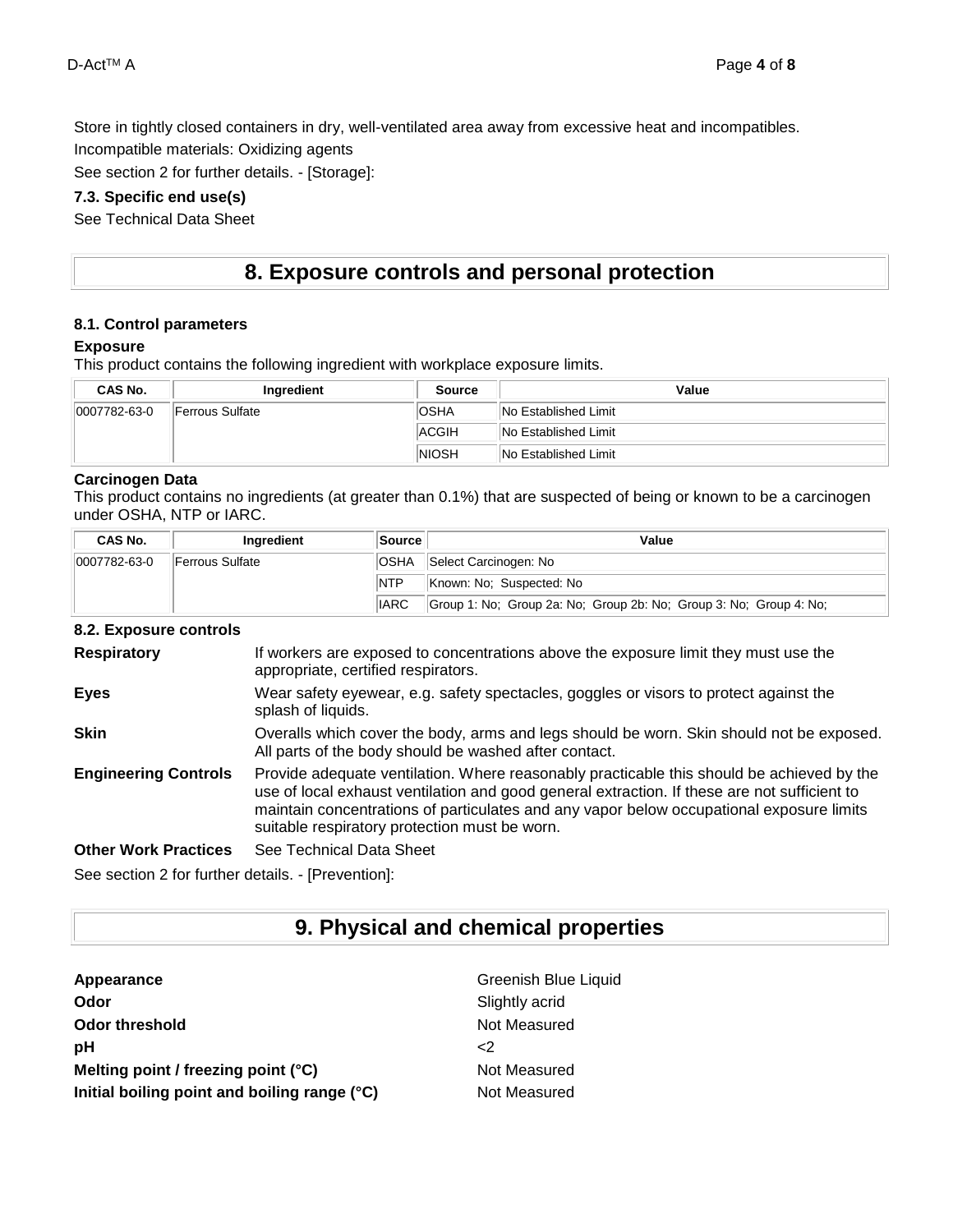| <b>Flash Point</b>                              | non flammable                              |
|-------------------------------------------------|--------------------------------------------|
| Evaporation rate (Ether = $1$ )                 | Not Measured                               |
| Flammability (solid, gas)                       | Not Measured                               |
| Upper/lower flammability or explosive limits    | Lower Explosive Limit: Not Measured        |
|                                                 | <b>Upper Explosive Limit: Not Measured</b> |
| Vapor pressure (Pa)                             | Not Measured                               |
| <b>Vapor Density</b>                            | Not Measured                               |
| <b>Specific Gravity</b>                         | 1.18 @ 20 C                                |
| Partition coefficient n-octanol/water (Log Kow) | Not Measured                               |
| Auto-ignition temperature (°C)                  | Not Measured                               |
| <b>Decomposition temperature</b>                | >300 C (572 F)                             |
| <b>Viscosity (cSt)</b>                          | Not Measured                               |
| VOC $%$                                         | Not Measured                               |
| 9.2. Other information                          |                                            |

No other relevant information.

## **10. Stability and reactivity**

#### **10.1. Reactivity**

Not chemically reactive

#### **10.2. Chemical stability**

Stable under normal ambient and anticipated conditions of use.

### **10.3. Possibility of hazardous reactions**

Hazardous reactions not anticipated.

### **10.4. Conditions to avoid**

Extended exposure to high temperatures can cause decomposition. Avoid all possible sources of ignition.

#### **10.5. Incompatible materials**

Oxidizing agents

### **10.6. Hazardous decomposition products**

Not anticipated under normal conditions of use.

## **11. Toxicological information**

### **Acute toxicity**

ATE (Acute Toxicity Estimate)

| Ingredient                        | Oral LD50.<br>mg/kg | Skin LD50.<br>mg/kg | Inhalation<br>Vapour LC50,<br>ma/L/4hr | Inhalation<br>Dust/Mist LC50,<br>mg/L/4hr |
|-----------------------------------|---------------------|---------------------|----------------------------------------|-------------------------------------------|
| <sup>I</sup> D-Act <sup>™</sup> A | 500.00              | >2.000.00           | >20.00                                 | >5.00                                     |

| <b>Item</b>            | Category | <b>Hazard</b>         |
|------------------------|----------|-----------------------|
| Acute Toxicity (mouth) |          | Harmful if swallowed. |
| Acute Toxicity (skin)  | $---$    | Not Applicable        |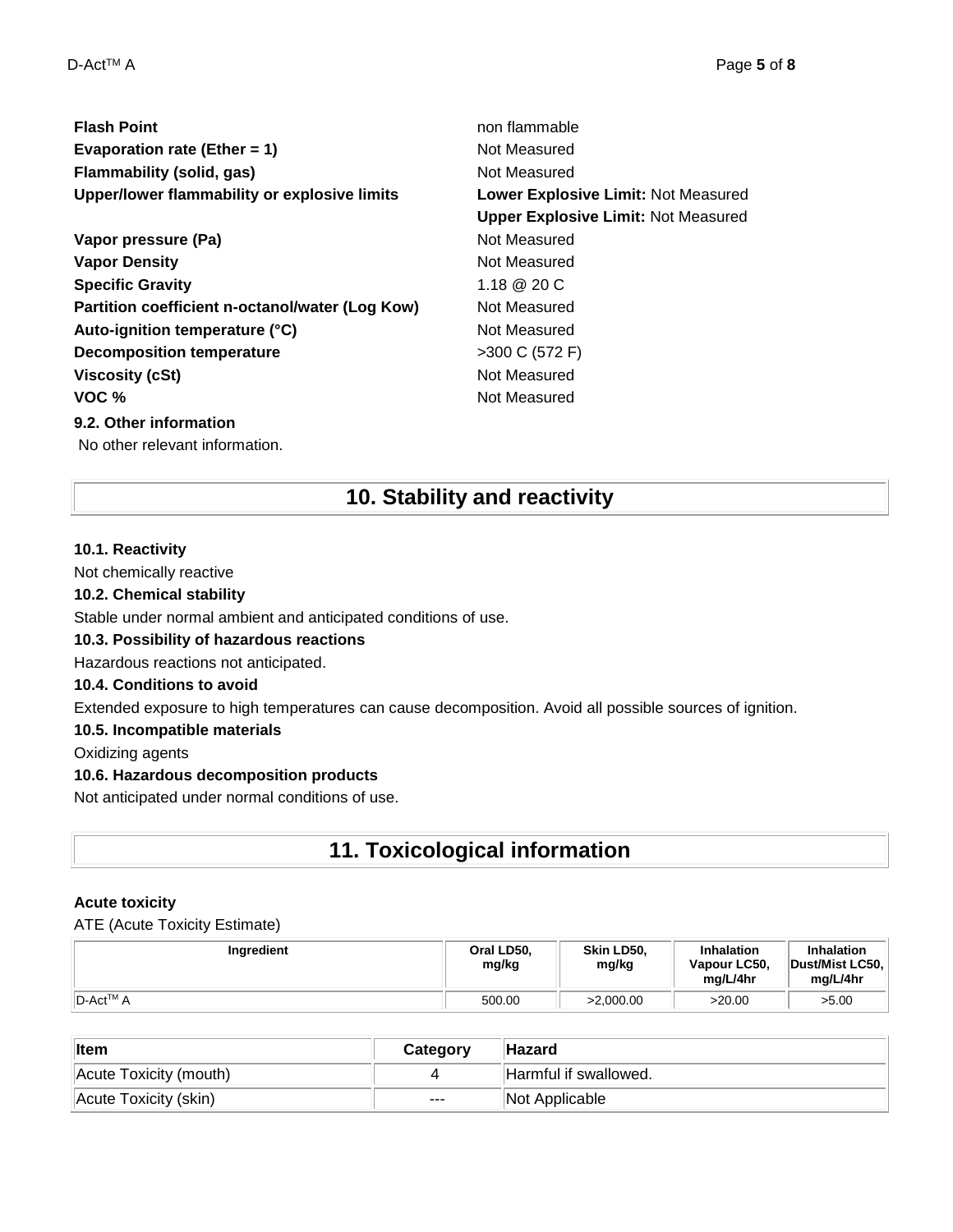| Acute Toxicity (inhalation)                                    |   | Not Applicable                 |
|----------------------------------------------------------------|---|--------------------------------|
| Skin corrosion/irritation                                      | 2 | Causes skin irritation.        |
| Eye damage/irritation                                          | 2 | Causes serious eye irritation. |
| Sensitization (respiratory)                                    |   | Not Applicable                 |
| Sensitization (skin)                                           |   | Not Applicable                 |
| Germ toxicity                                                  |   | Not Applicable                 |
| Carcinogenicity                                                |   | Not Applicable                 |
| <b>Reproductive Toxicity</b>                                   |   | Not Applicable                 |
| Specific target organ systemic toxicity<br>(single exposure)   |   | Not Applicable                 |
| Specific target organ systemic Toxicity<br>(repeated exposure) |   | Not Applicable                 |
| Aspiration hazard                                              |   | Not Applicable                 |

## **12. Ecological information**

### **12.1. Toxicity**

No additional information provided for this product.

#### **12.2. Persistence and degradability**

- There is no data available on the preparation itself.
- **12.3. Bioaccumulative potential**

Not Measured

#### **12.4. Mobility in soil**

No data available

### **12.5. Results of PBT and vPvB assessment**

This product contains no PBT/vPvB chemicals.

### **12.6. Other adverse effects**

No data available

## **13. Disposal considerations**

### **13.1. Waste treatment methods**

Do not allow into drains or water courses. Wastes and emptied containers should be disposed of in accordance with regulations made under the Control of Pollution Act and the Environmental Protection Act. Using information provided in this data sheet advice should be obtained from the Waste Regulation Authority, whether the special waste regulations apply. Dispose of contents in accordance with local and national regulations.

## **14. Transport information**

**DOT Proper shipping name** UN3264, Corrosive Liquid, Acidic, Inorganic, n.o.s. (Ferrous sulfate solution), 8, PG III

**DOT Hazard Class** 8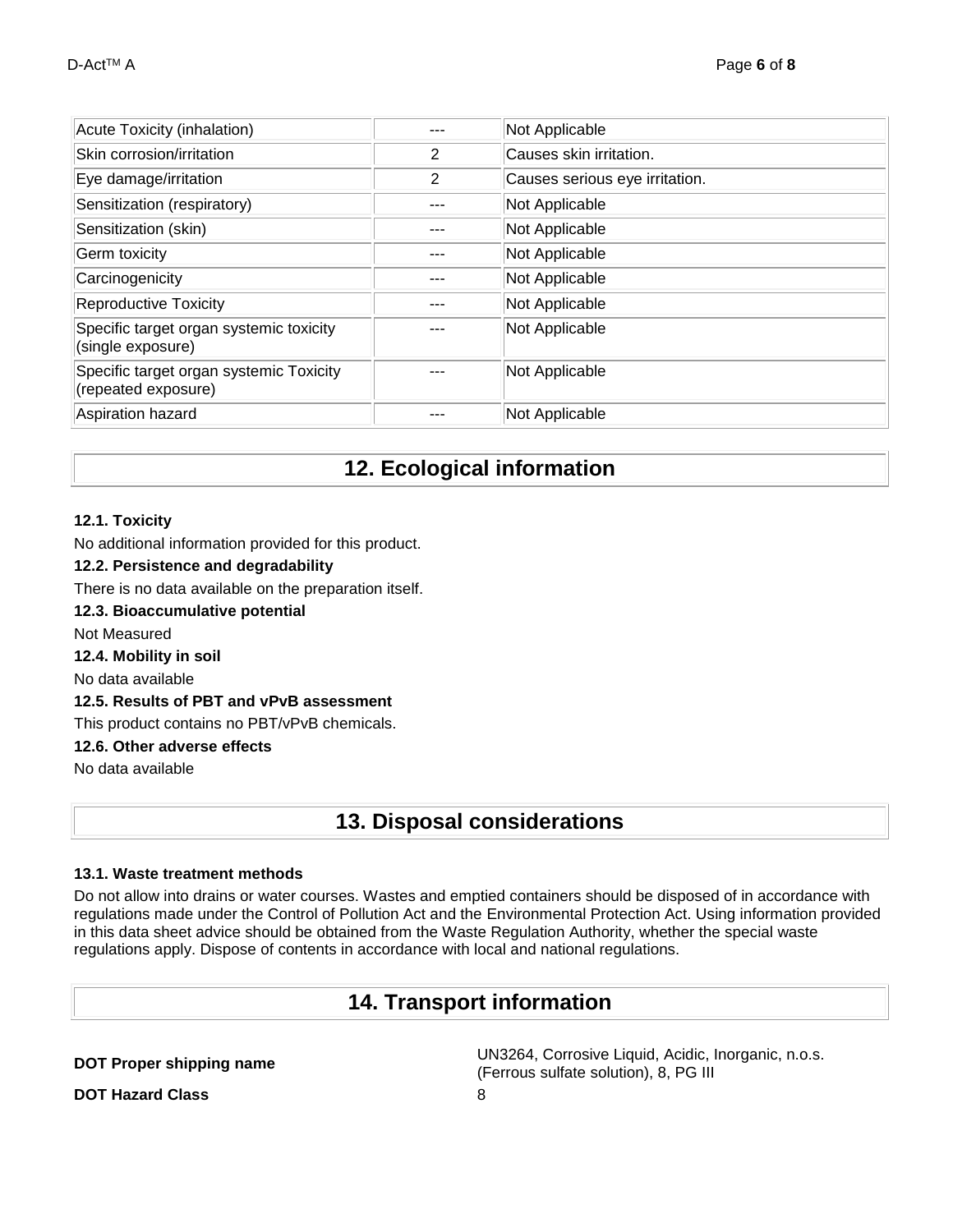| <b>DOT Packing group</b>         | Ш                                                   |
|----------------------------------|-----------------------------------------------------|
| <b>DOT Label</b>                 | 8                                                   |
| <b>IMDG Proper Shipping Name</b> | UN3264, Corrosive Liquid, Acidic, Inorganic, n.o.s. |
|                                  | (Ferrous sulfate solution), 8, PG III               |
| <b>IMDG Hazard Class</b>         | 8                                                   |
| <b>IMDG Packing Group</b>        | Ш                                                   |
| <b>IMDG</b>                      | Marine Pollutant: no                                |
| <b>ICAO/IATA</b>                 | See bill of lading                                  |

## **15. Regulatory information**

| <b>Regulatory Overview</b>                          | The regulatory data in Section 15 is not intended to be all-inclusive, only selected<br>regulations are represented.                                      |
|-----------------------------------------------------|-----------------------------------------------------------------------------------------------------------------------------------------------------------|
| <b>Toxic Substance</b><br><b>Control Act (TSCA)</b> | All ingredients of this product are listed on the TSCA (Toxic Substance Control Act)<br>Inventory or are not required to be listed on the TSCA Inventory. |
| <b>WHMIS Classification</b>                         | D <sub>2</sub> B                                                                                                                                          |

**US EPA Tier II Hazards Fire:** No

**Sudden Release of Pressure:** No **Reactive:** No **Immediate (Acute):** Yes **Delayed (Chronic):** No

**EPCRA 311/312 Chemicals and RQs (lbs) (>0.1%) :**

Ferrous Sulfate ( 1,000.00)

#### **EPCRA 302 Extremely Hazardous (>0.1%):**

To the best of our knowledge, there are no chemicals at levels which require reporting under this statute.

#### **EPCRA 313 Toxic Chemicals:**

To the best of our knowledge, there are no chemicals at levels which require reporting under this statute.

#### **Proposition 65 - Carcinogens (>0.0%):**

To the best of our knowledge, there are no chemicals at levels which require reporting under this statute.

#### **Proposition 65 - Developmental Toxins (>0.0%):**

To the best of our knowledge, there are no chemicals at levels which require reporting under this statute.

#### **Proposition 65 - Female Repro Toxins (>0.0%):**

To the best of our knowledge, there are no chemicals at levels which require reporting under this statute.

#### **Proposition 65 - Male Repro Toxins (>0.0%):**

To the best of our knowledge, there are no chemicals at levels which require reporting under this statute.

#### **New Jersey RTK Substances (>1%) :**

To the best of our knowledge, there are no chemicals at levels which require reporting under this statute.

#### **Penn RTK Substances (>1%) :**

Ferrous Sulfate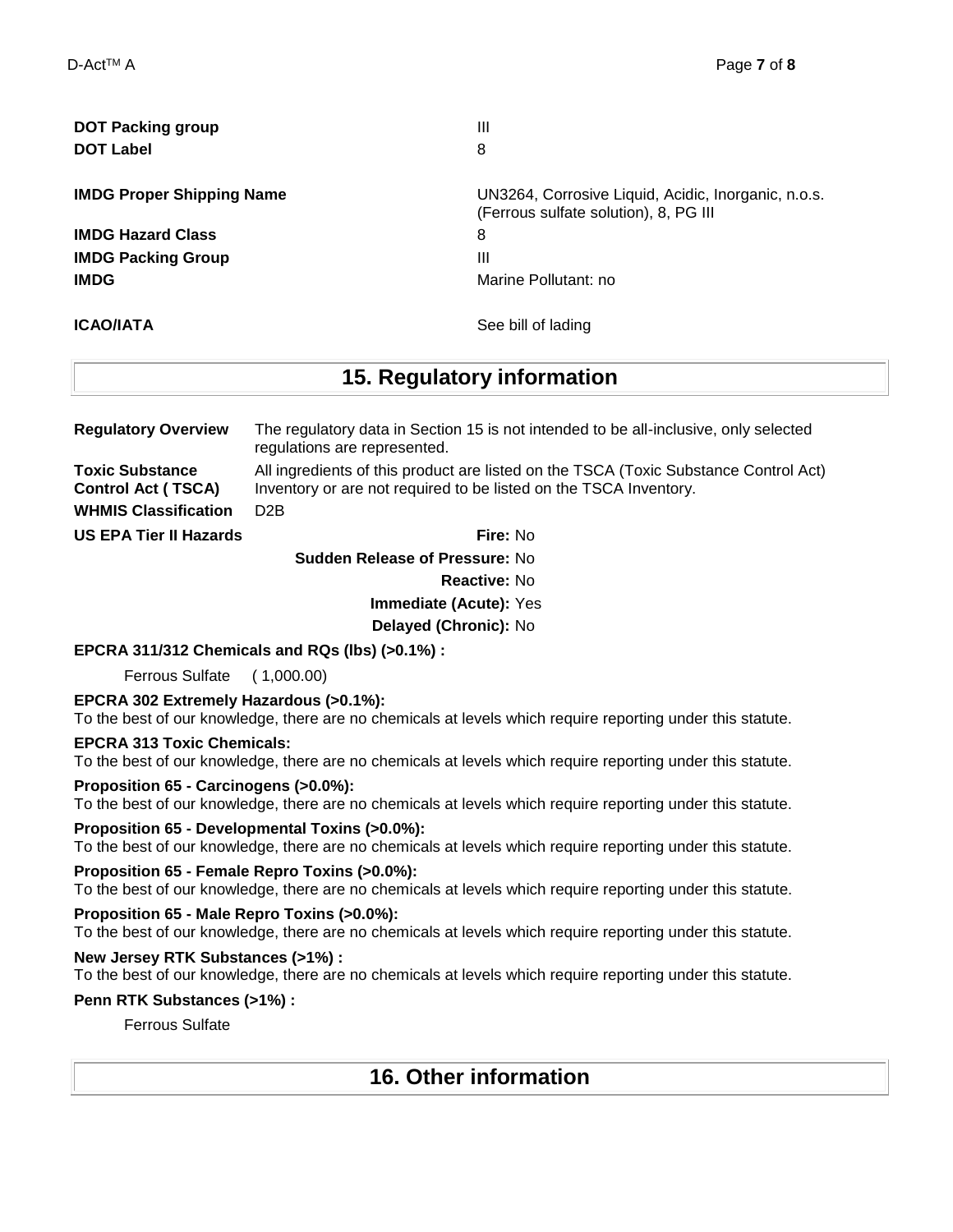### **SDS Revision Date** 06/11/2018

DISCLAIMER: The information in this Safety Data Sheet is provided in good faith and believed to be accurate as of the date issued. It pertains only to the product as shipped by Adjuvants Unlimited, LLC. ADJUVANT UNLIMITED, LLC MAKES NO WARRANTIES, EXPRESS OR IMPLIED, INCLUDING, BUT NOT LIMITED TO, ANY IMPLIED WARRANTY OF MERCHANTABILITY OR FITNESS FOR A PARTICULAR PURPOSE. It is the responsibility of the recipient and /or user of the product to study this Safety Data Sheet and to understand the information contained herein and any hazards associated with the product. Regulatory requirements are subject to change and may differ by jurisdiction. Therefore, it is the responsibility of the recipient and/or user of the product to insure that its activities comply with all federal and state laws. Adjuvants Unlimited, LLC assumes no responsibility for injury to the recipient and /or user or to any third party, or for damage to property.

#### **This is the first revision of this SDS format, changes from previous revision not applicable.**

End of Document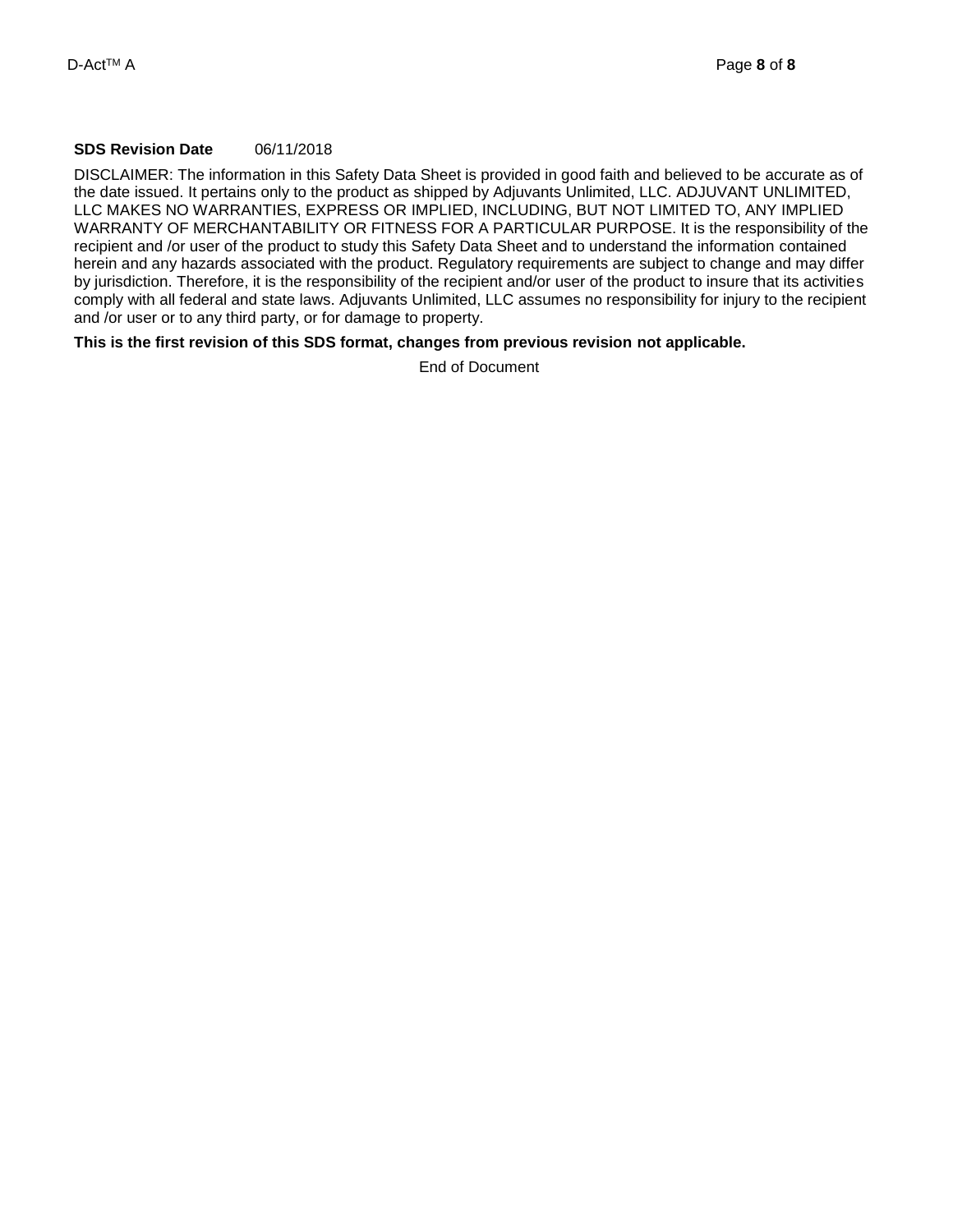## **Safety Data Sheet (SDS) D-ActTM B**

ADJUVANTS UNLIMITED, LLC

**Reference No.: SDS Revision Date:** **925620 07/05/2018**

## **1. Identification of the substance/mixture and of the company/undertaking**

| 1.1. Product identifier                                                            |                               |  |  |  |  |  |
|------------------------------------------------------------------------------------|-------------------------------|--|--|--|--|--|
| <b>Product Identity</b>                                                            | $D$ -Act <sup>TM</sup> B      |  |  |  |  |  |
| 1.2. Relevant identified uses of the substance or mixture and uses advised against |                               |  |  |  |  |  |
| Intended use                                                                       | See Technical Data Sheet      |  |  |  |  |  |
| <b>Application Method</b>                                                          | See Technical Data Sheet      |  |  |  |  |  |
| 1.3. Details of the supplier of the safety data sheet                              |                               |  |  |  |  |  |
| <b>Company Name</b>                                                                | Adjuvants Unlimited, LLC      |  |  |  |  |  |
|                                                                                    | 3633 Charles Page Blvd.       |  |  |  |  |  |
|                                                                                    | Tulsa, Ok. 74127              |  |  |  |  |  |
| <b>Emergency</b>                                                                   |                               |  |  |  |  |  |
| 24 hour Emergency Telephone No.                                                    | CHEMTREC (USA) (800) 424-9300 |  |  |  |  |  |
| <b>Customer Service</b>                                                            |                               |  |  |  |  |  |
| <b>Adjuvants Unlimited, LLC</b>                                                    | (918) 583-1155                |  |  |  |  |  |

## **2. Hazard identification of the product**

### **2.1. Classification of the substance or mixture**

| Ox. Liq. 2; H272   | May intensify fire; oxidizer.            |
|--------------------|------------------------------------------|
| Acute Tox. 4; H302 | Harmful if swallowed.                    |
| Acute Tox. 4; H332 | Harmful if inhaled.                      |
| Skin Corr. 1B;H314 | Causes severe skin burns and eye damage. |
| Eye Dam. 1; H318   | Causes serious eye damage.               |
| STOT SE 3;H335     | May cause respiratory irritation.        |

### **2.2. Label elements**

Using the Toxicity Data listed in section 11 and 12 the product is labeled as follows.



**Danger** 

H272 May intensify fire; oxidizer.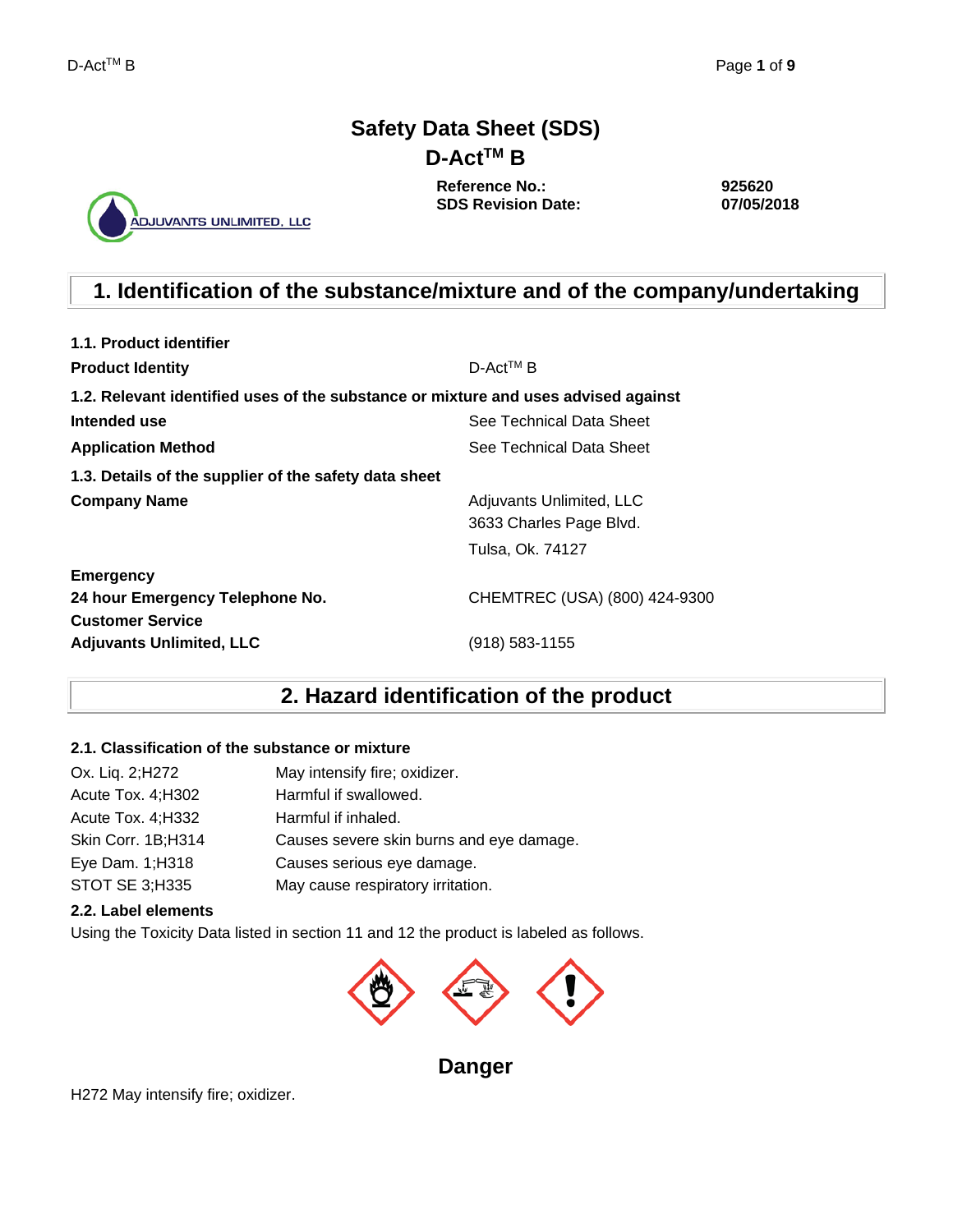H302 Harmful if swallowed.

H314 Causes severe skin burns and eye damage.

H318 Causes serious eye damage.

H332 Harmful if inhaled.

H335 May cause respiratory irritation.

### **[Prevention]:**

P210 Keep away from heat / sparks / open flames / hot surfaces - No smoking.

P220 Keep / Store away from combustible materials.

P221 Take any precaution to avoid mixing with combustibles.

P261 Avoid breathing mist / vapors / spray.

P264 Wash thoroughly after handling.

P270 Do not eat, drink or smoke when using this product.

P271 Use only outdoors or in a well-ventilated area.

P280 Wear protective gloves / eye protection / face protection.

### **[Response]:**

P301+330+331 IF SWALLOWED: Rinse mouth. Do NOT induce vomiting.

P303+361+353 IF ON SKIN (or hair): Remove / Take off immediately all contaminated clothing. Rinse skin with water / shower.

P304+340 IF INHALED: Remove victim to fresh air and keep at rest in a position comfortable for breathing.

P305+351+338 IF IN EYES: Rinse continuously with water for several minutes. Remove contact lenses if present and easy to do - continue rinsing.

P312 Call a POISON CENTER or doctor / physician if you feel unwell.

P363 Wash contaminated clothing before reuse.

P370 In case of fire: Use water to extinguish.

## **[Storage]:**

P403+233 Store in a well ventilated place. Keep container tightly closed. P405 Store locked up.

## **[Disposal]:**

P501 Dispose of contents / container in accordance with local / national regulations.

## **3. Composition/information on ingredients**

This product contains the following substances that present a hazard within the meaning of the relevant State and Federal Hazardous Substances regulations.

| <b>Ingredient/Chemical Designations</b>                 | Weight % | <b>Notes</b> |
|---------------------------------------------------------|----------|--------------|
| Hydrogen peroxide<br><b>CAS Number:</b><br>0007722-84-1 |          | [1][2]       |

[1] Substance classified with a health or environmental hazard.

[2] Substance with a workplace exposure limit.

[3] PBT-substance or vPvB-substance.

## **4. First aid measures**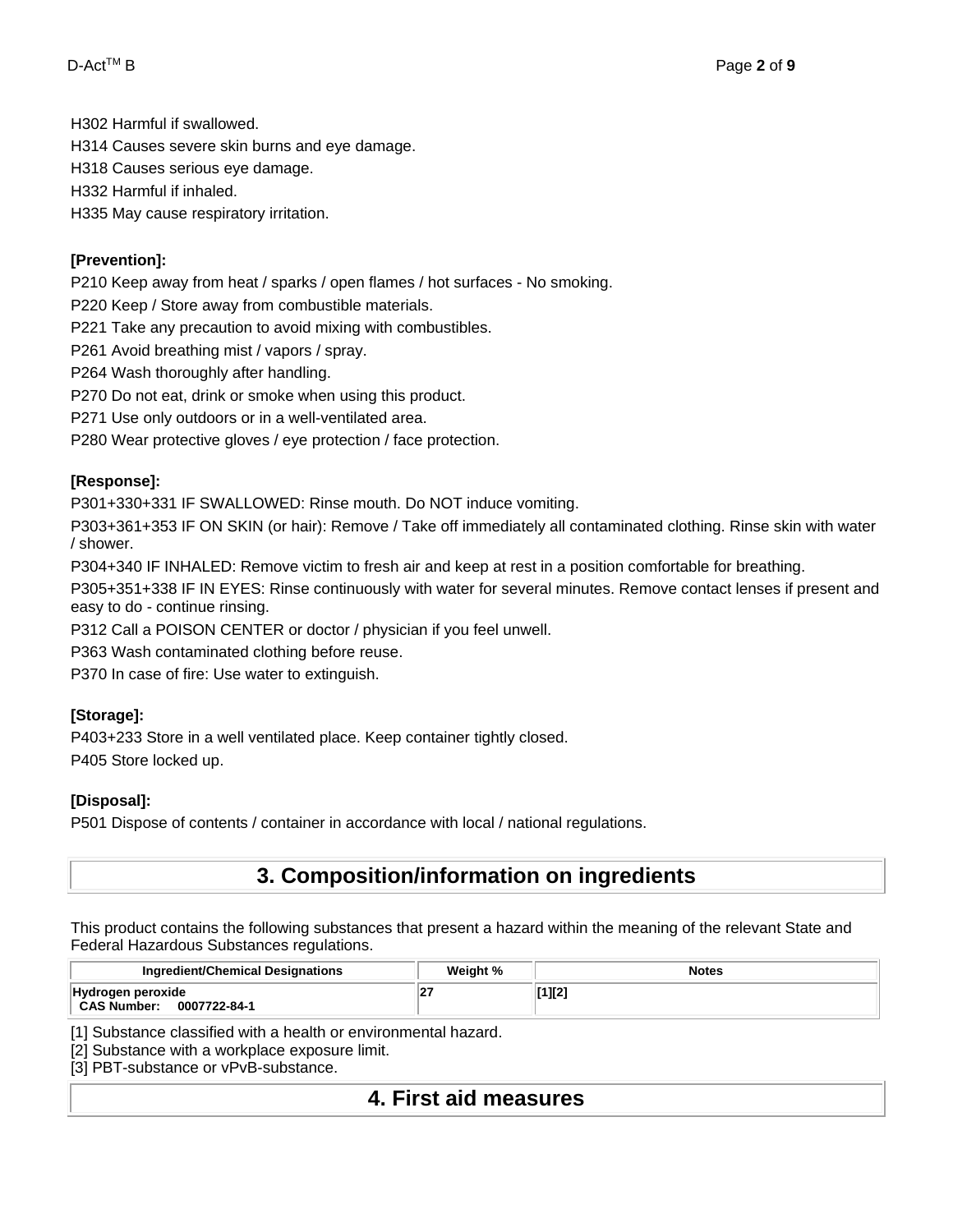### **4.1. Description of first aid measures**

| General           | In all cases of doubt, or when symptoms persist, seek medical attention. Never give<br>anything by mouth to an unconscious person.                                                                                                        |
|-------------------|-------------------------------------------------------------------------------------------------------------------------------------------------------------------------------------------------------------------------------------------|
| <b>Inhalation</b> | Remove to fresh air, keep patient warm and at rest. If breathing is irregular or stopped, give<br>artificial respiration. If unconscious place in the recovery position and obtain immediate<br>medical attention. Give nothing by mouth. |
| <b>Eyes</b>       | Irrigate copiously with clean fresh water for at least 10 minutes, holding the eyelids apart<br>and seek medical attention.                                                                                                               |
| <b>Skin</b>       | Remove contaminated clothing. Wash skin thoroughly with soap and water or use a<br>recognized skin cleanser. Do NOT use solvents or thinners.                                                                                             |
| Ingestion         | If accidentally swallowed obtain immediate medical attention. Keep at rest. Do NOT induce<br>vomiting.                                                                                                                                    |
|                   | 4.2. Most important symptoms and effects, both acute and delayed                                                                                                                                                                          |
| <b>Overview</b>   | No adverse symptoms or effects anticipated under normal handling conditions See section<br>2 for further details.                                                                                                                         |
| <b>Inhalation</b> | Harmful if inhaled. May cause respiratory irritation. May cause respiratory irritation and<br>pulmonary edema. These effects may not be immediate.                                                                                        |
| <b>Eyes</b>       | Causes serious eye damage.                                                                                                                                                                                                                |
| <b>Skin</b>       | Causes severe skin burns and eye damage.                                                                                                                                                                                                  |
| Ingestion         | Harmful if swallowed. In case of accidental ingestion, necrosis may result from mucous<br>membrane burns (mouth, esophagus and stomach).                                                                                                  |

## **5. Fire-fighting measures**

## **5.1. Extinguishing media**

Recommended extinguishing media; Use large amounts of water. Do not use dry chemicals or foams.

### **5.2. Special hazards arising from the substance or mixture**

Combustion may yield smoke, carbon monoxide, and other products of incomplete combustion. Oxides of sulfur, nitrogen or phosphorus may also be formed.

Cool closed containers exposed to fire with water spray as closed containers of this material may explode when subjected to heat from surrounding fire.

Take any precaution to avoid mixing with combustibles.

Avoid breathing mist / vapors / spray. Explosive when mixed with combustible material. In closed unventilated containers, risk of rupture due to the increased pressure from decomposition. Decomposition will release oxygen, which will intensify a fire.

## **5.3. Advice for fire-fighters**

Oxidizing material. In case of major fire and large quantities: Evacuate area. Fight fire remotely due to risk of explosion. Cool closed containers exposed to fire with water spray as closed containers of this material may explode when subjected to heat from surrounding fire. Prevent contamination from run-off of adjacent areas, streams, drinking water and sewers. Do not flush down sewers or other drainage systems. Exposed firefighters must wear full fire fighting turn out gear (full Bunker Gear) and self-contained breathing apparatus (pressure demand/ NIOSH approved or equivalent). Fire fighting equipment should be thoroughly decontaminated after use.

## **6. Accidental release measures**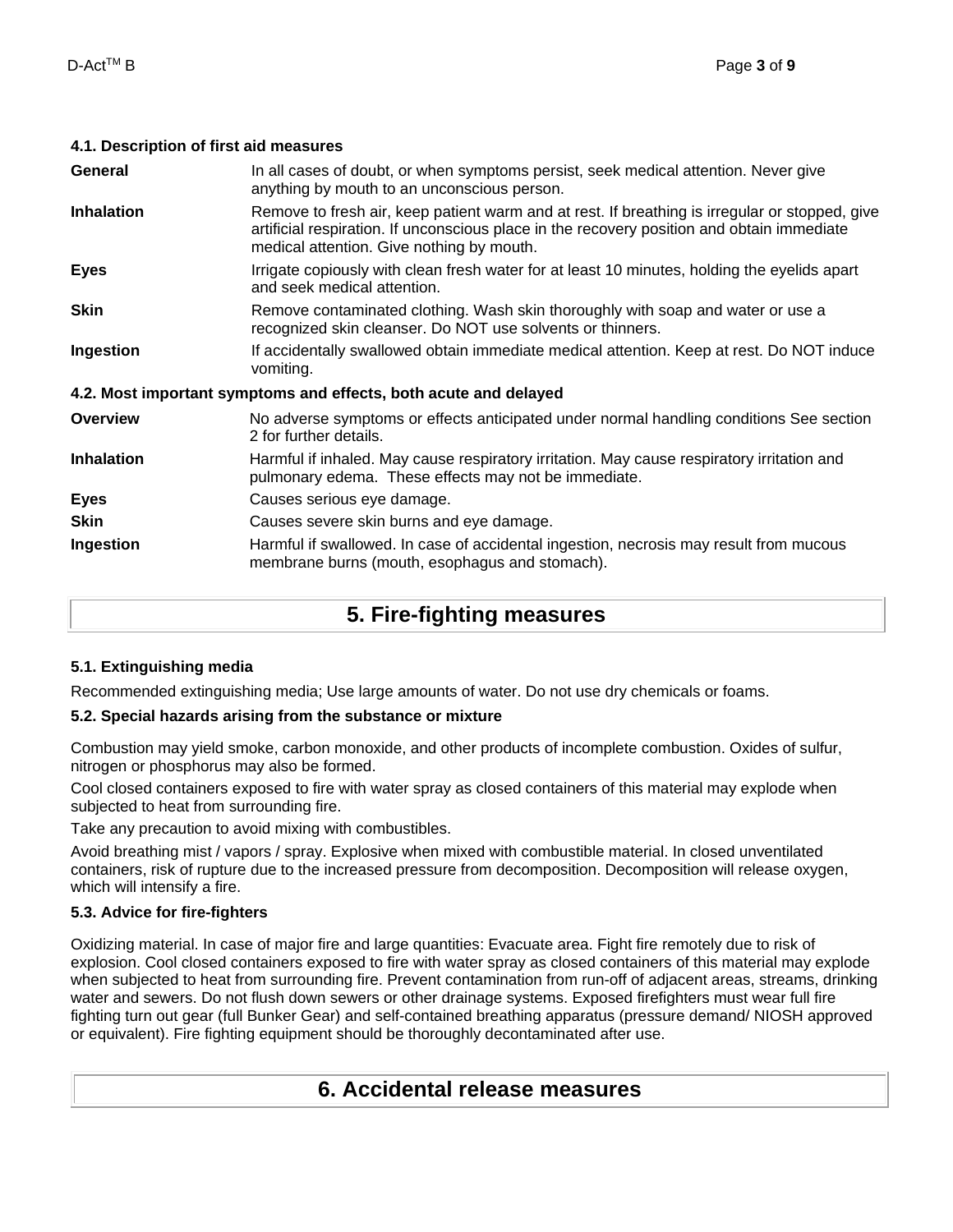#### **6.1. Personal precautions, protective equipment and emergency procedures**

Keep all sources of ignition away from spill/release. In case of a major spill or spillage in a confined space evacuate the area and check vapor levels. Evacuate area of all unnecessary personnel. Ventilate the area. Eliminate all ignition sources. Avoid generation of vapors. Avoid contact with cellulose, paper, sawdust or similar substances. Combustible materials (including packaging components) exposed to hydrogen peroxide should be immediately submerged in or rinsed with large amounts of water to ensure that all hydrogen peroxide is removed. Residual hydrogen peroxide solution that is allowed to dry on combustible, absorptive materials (such as: fiberboard, paper, fabrics, cotton, leather, wood, or other organic materials) upon evaporation can cause the material to spontaneously ignite and result in fire. This effect can occur hours, or days after the initial spill.

#### **6.2. Environmental precautions**

Do not allow spills to enter drains or watercourses.

### **6.3. Methods and material for containment and cleaning up**

Dike to collect large liquid spills. Prevent further leakage or spillage if you can do so without risk. Ventilate the area and avoid breathing vapors or mists. Small spillage: Dilute with large quantities of water. Take the personal protective measures listed in section 8. Contain and absorb spillage with non-combustible materials e.g. sand, earth, and vermiculite. Place in closed containers outside buildings and dispose of according to the Waste Regulations. (See section 13). Clean, preferably with a detergent. Do not use solvents. Do not allow spills to enter drains or watercourses. If drains, sewers, streams or lakes are contaminated, inform the local water company immediately. In the case of contamination of rivers, streams or lakes the Environmental Protection Agency should also be informed.

## **7. Handling and storage**

### **7.1. Precautions for safe handling**

Do not get in eyes on skin or on clothing. Avoid breathing vapors or mists. Keep container closed. Use only with adequate ventilation. Use good personal hygiene practices. Wash hands before eating, drinking, smoking. Remove contaminated clothing and clean before re-use. Destroy contaminated belts and shoes and other items that cannot be decontaminated. Use proper eye/face protection and rubber gloves when handling this product.

See section 2 for further details. - [Prevention]:

## **7.2. Conditions for safe storage, including any incompatibilities**

Store in tightly closed containers in dry, well-ventilated area away from excessive heat and any sources of ignition. Store only at temperatures below 52°C (125°F). Store away from combustibles and incompatible materials. Store and handle in accordance with National Fire Protection Association (NFPA) 430, Code for the Storage of Solid and Liquid Oxidizers. Leaking packages should be removed from stacks and isolated away from combustible and incompatible materials and rinsed with large amounts of water to dilute. Combustible materials exposed to hydrogen peroxide should be immediately submerged in or rinsed with large amounts of water to ensure that all hydrogen peroxide is removed. Residual hydrogen peroxide that is allowed to dry (upon evaporation hydrogen peroxide can concentrate) on organic materials such as paper, fabrics, cotton, leather, wood or other combustibles can cause the material to ignite and result in fire. NFPA 430 contains quantity limitation for various storage conditions for this material dependent on facility type, construction, dire protective equipment, other stored materials. This can include site safety plans and employee training programs.

Incompatible materials: Oxidizing agents, Combustible materials. Copper alloys, galvanized iron. Strong reducing agents. Heavy metals. Iron. Contact with metals, metallic ions, alkalis, reducing agents and organic matter (such as alcohols and terpenes) may produce self-accelerated thermal decomposition.

See section 2, - [Storage]: for further information.

## **7.3. Specific end use(s)**

Use only in combination with Ferrous Sulfate, 25% Solution for the specified Spray System Cleaner and for no other reason. Use according to the mix use instructions on the product label.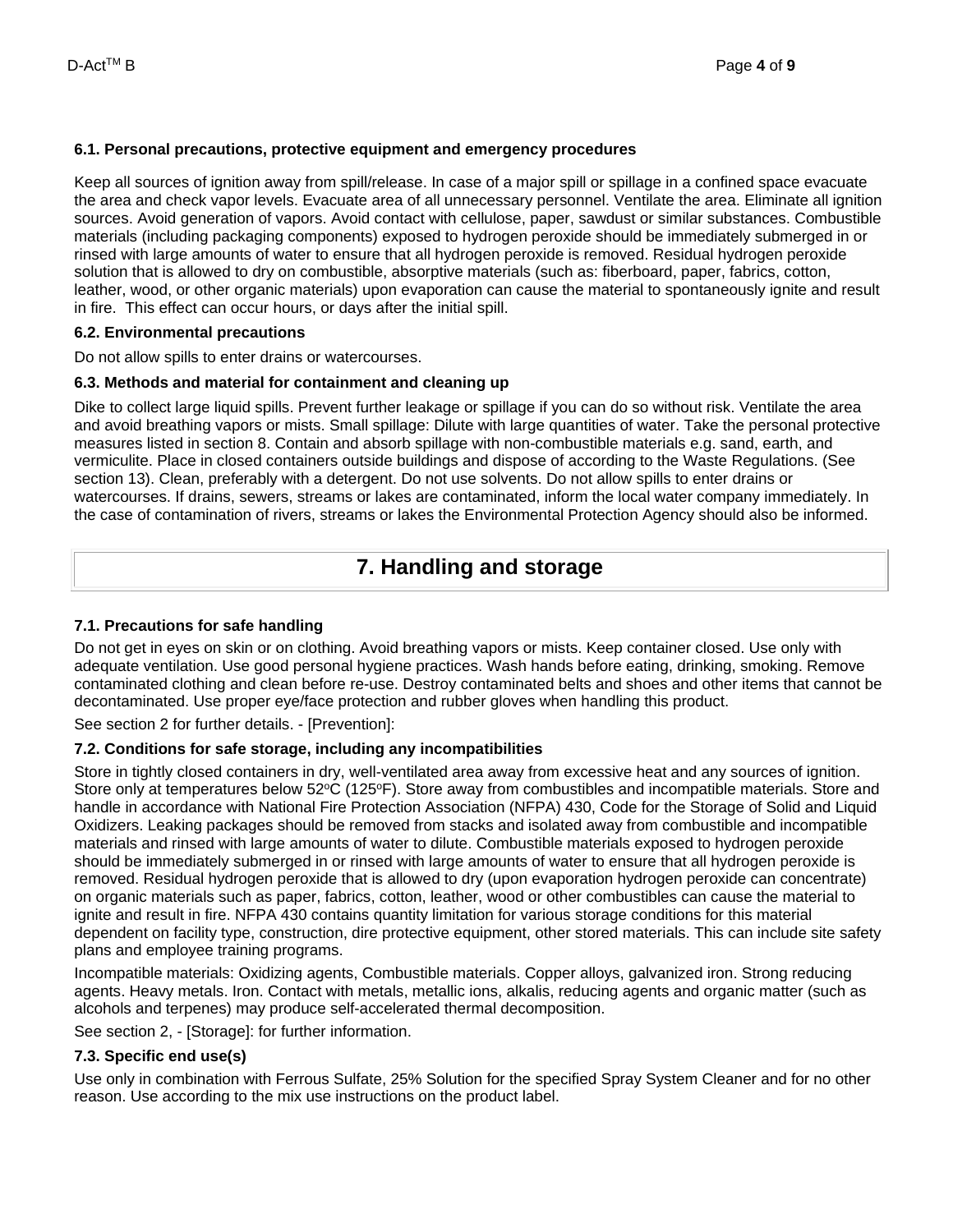## **8. Exposure controls and personal protection**

#### **8.1. Control parameters**

#### **Exposure**

This product contains the following ingredient with workplace exposure limits.

| <b>CAS No.</b> | Ingredient        | <b>Source</b> | Value                      |
|----------------|-------------------|---------------|----------------------------|
| 0007722-84-1   | Hydrogen peroxide | <b>OSHA</b>   | $ TWA 1$ ppm $(1.4$ mg/m3) |
|                |                   | <b>ACGIH</b>  | TWA: 1 ppm                 |
|                |                   | <b>NIOSH</b>  | $ TWA 1$ ppm $(1.4$ mg/m3) |

#### **Carcinogen Data**

This product contains the following ingredients (at greater than 0.1%) that are suspected of being or known to be a carcinogen under OSHA, NTP or IARC.

| <b>CAS No.</b> | Ingredient        | <b>Source</b> | Value                                                               |  |
|----------------|-------------------|---------------|---------------------------------------------------------------------|--|
| 0007722-84-1   | Hydrogen peroxide | <b>OSHA</b>   | Select Carcinogen: No                                               |  |
|                |                   | <b>NTP</b>    | Known: No: Suspected: No                                            |  |
|                |                   | <b>IARC</b>   | Group 1: No; Group 2a: No; Group 2b: No; Group 3: Yes; Group 4: No; |  |

### **8.2. Exposure controls**

| <u>ulai akpoodi o uutiiti ula</u> |                                                                                                                                                                                                                                                                                                                                                                                                                                                                                                                                                                                                                            |
|-----------------------------------|----------------------------------------------------------------------------------------------------------------------------------------------------------------------------------------------------------------------------------------------------------------------------------------------------------------------------------------------------------------------------------------------------------------------------------------------------------------------------------------------------------------------------------------------------------------------------------------------------------------------------|
| <b>Respiratory</b>                | If workers are exposed to concentrations above the exposure limit they must use the<br>appropriate, certified respirators.                                                                                                                                                                                                                                                                                                                                                                                                                                                                                                 |
| <b>Eyes</b>                       | Wear safety eyewear, e.g. safety spectacles, goggles or visors to protect against the<br>splash of liquids.                                                                                                                                                                                                                                                                                                                                                                                                                                                                                                                |
| <b>Skin</b>                       | Chemical Protective Clothing (CPC) which cover the body, arms and legs should be worn.<br>Skin should not be exposed. All parts of the body should be washed after contact.                                                                                                                                                                                                                                                                                                                                                                                                                                                |
| <b>Engineering Controls</b>       | Provide adequate ventilation. Where reasonably practicable this should be achieved by the<br>use of local exhaust ventilation and good general extraction. If these are not sufficient to<br>maintain concentrations of particulates and any vapor below occupational exposure limits<br>suitable respiratory protection must be worn.                                                                                                                                                                                                                                                                                     |
| <b>Other Work Practices</b>       | Wear chemically resistant rubber gloves when handling. Refer to manufacture guidelines<br>on compatible gloves. DO NOT use cotton, wool or leather for these materials react rapidly<br>with higher concentrations of hydrogen peroxide. Train employees handling this product<br>according to NFPA 430 in the chemical and physical hazards of oxidizers in facilities where<br>they are stored. Damaged or leaking packages should be removed from other stored<br>product and moved to another area in accordance with the handling instructions for the<br>product in accordance with local/state/federal regulations. |

See section 2 for further details. - [Prevention]:

## **9. Physical and chemical properties**

| Clear, Colorless Liquid |
|-------------------------|
| Odorless                |
| Not Measured            |
| < 3.0                   |
| Not Measured            |
| 114 $\circ$             |
|                         |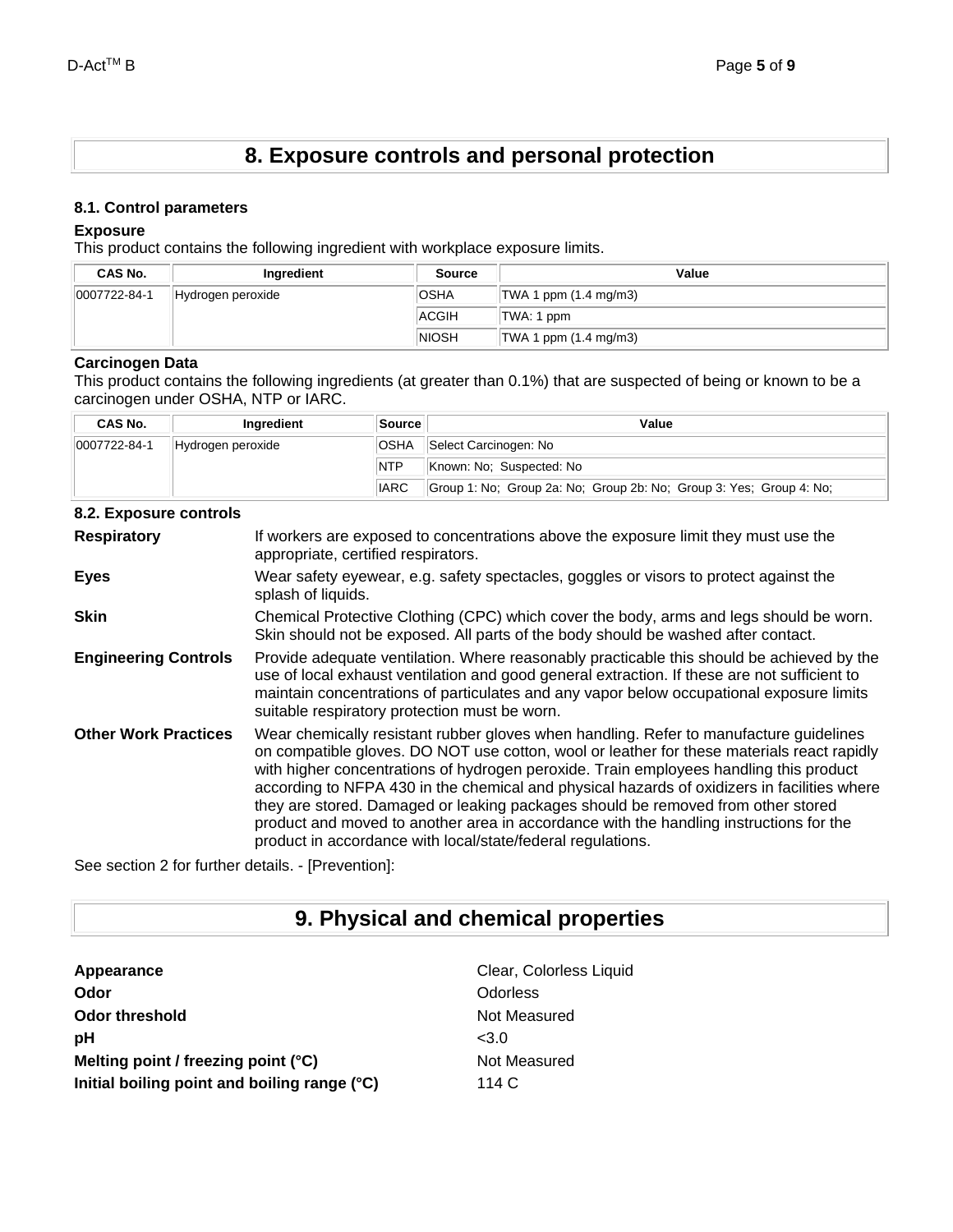| <b>Flash Point</b>                              | Not flammable                              |  |  |
|-------------------------------------------------|--------------------------------------------|--|--|
| Evaporation rate (Ether = 1)                    | >1 (n-butyl acetate=1)                     |  |  |
| <b>Flammability (solid, gas)</b>                | Not Measured                               |  |  |
| Upper/lower flammability or explosive limits    | Lower Explosive Limit: Not Measured        |  |  |
|                                                 | <b>Upper Explosive Limit: Not Measured</b> |  |  |
| Vapor pressure (Pa)                             | 18 mm Hg @ 30 C                            |  |  |
| <b>Vapor Density</b>                            | Not Measured                               |  |  |
| <b>Specific Gravity</b>                         | 1.1 @ 20 C                                 |  |  |
| Partition coefficient n-octanol/water (Log Kow) | Not Measured                               |  |  |
| Auto-ignition temperature (°C)                  | Not combustible                            |  |  |
| <b>Decomposition temperature</b>                | 100 C (adiabatic)                          |  |  |
| <b>Viscosity (cSt)</b>                          | 1.17 @ 20 C                                |  |  |
| VOC %                                           | Not Measured                               |  |  |
| 9.2. Other information                          |                                            |  |  |

No other relevant information.

## **10. Stability and reactivity**

#### **10.1. Reactivity**

Reactive and oxidizing agent.

#### **10.2. Chemical stability**

Stable under normal conditions. Decomposes on heating. Stable under recommended storage conditions.

#### **10.3. Possibility of hazardous reactions**

Contact with organic substances may cause fire or explosion. Contact with metals, metallic ions, alkalis, reducing agents and organic matter (such as alcohols or terpenes) may produce self-accelerated thermal decomposition.

#### **10.4. Conditions to avoid**

Extended exposure to high temperatures can cause decomposition. Avoid all possible sources of ignition. Contact with incompatible materials.

#### **10.5. Incompatible materials**

Oxidizing agents, Combustible materials. Copper alloys, galvanized iron. Strong reducing agents. Heavy metals. Iron. Contact with metals, metallic ions, alkalis, reducing agents and organic matter (such as alcohols and terpenes) may produce self-accelerated thermal decomposition.

#### **10.6. Hazardous decomposition products**

Oxygen which supports combustion. Liable to produce overpressure in container.

## **11. Toxicological information**

### **Acute toxicity**

ATE (Acute Toxicity Estimate)

| Ingredient             | Oral LD50.<br>mg/kg | Skin LD50,<br>mg/kg | <b>Inhalation</b><br>Vapour LC50,<br>ma/L/4hr | <b>Inhalation</b><br>Dust/Mist LC50,<br>mg/L/4hr |
|------------------------|---------------------|---------------------|-----------------------------------------------|--------------------------------------------------|
| $ D\text{-}Act^{TM}B $ | 500.00              | >2.000.00           | 11.00                                         | 1.50                                             |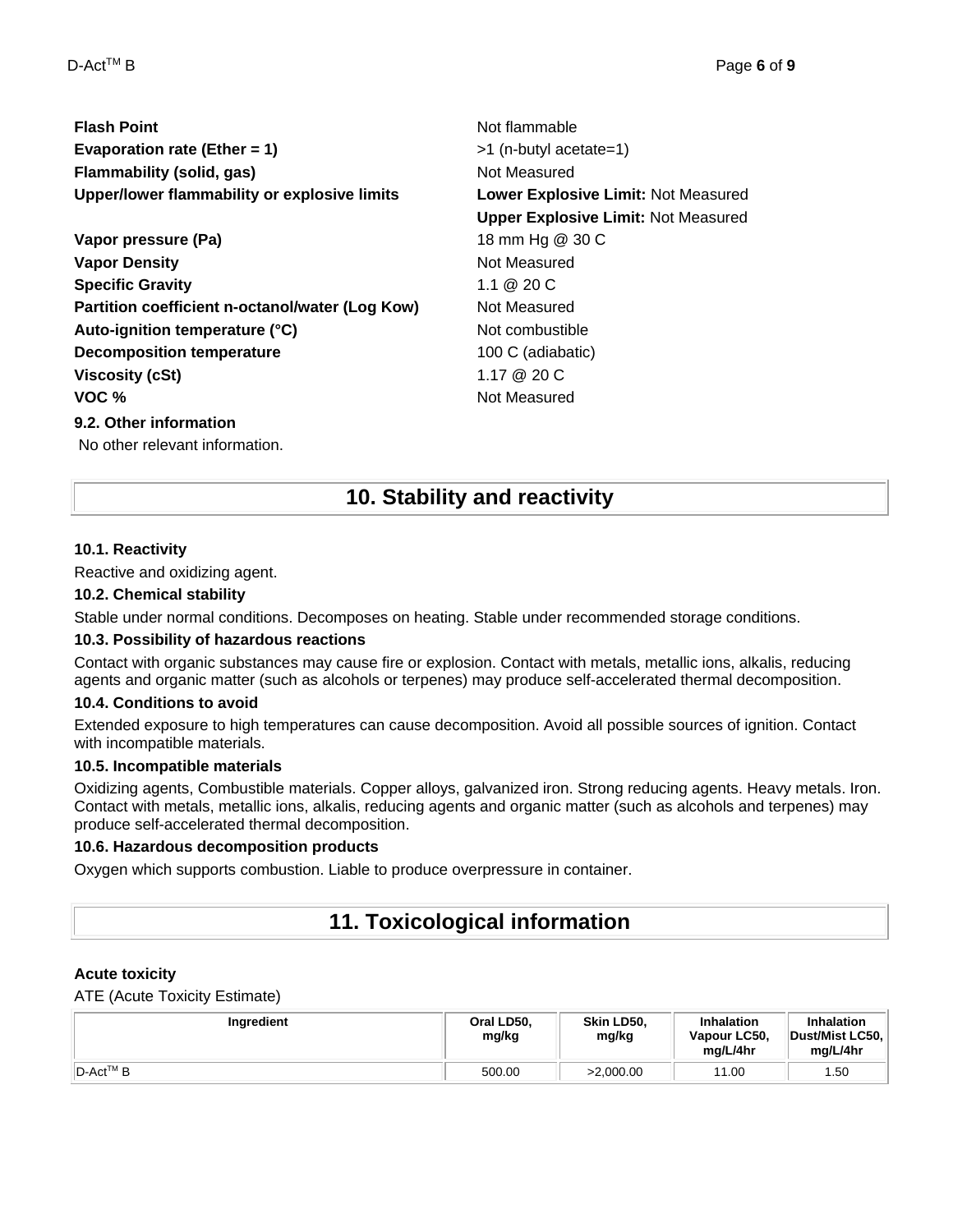| Item                                                           | Category | <b>Hazard</b>                            |
|----------------------------------------------------------------|----------|------------------------------------------|
| Acute Toxicity (mouth)                                         | 4        | Harmful if swallowed.                    |
| Acute Toxicity (skin)                                          |          | Not Applicable                           |
| Acute Toxicity (inhalation)                                    | 4        | Harmful if inhaled.                      |
| Skin corrosion/irritation                                      | 1В       | Causes severe skin burns and eye damage. |
| Eye damage/irritation                                          |          | Causes serious eye damage.               |
| Sensitization (respiratory)                                    | ---      | Not Applicable                           |
| Sensitization (skin)                                           | ---      | Not Applicable                           |
| <b>Germ toxicity</b>                                           | ---      | Not Applicable                           |
| Carcinogenicity                                                |          | Not Applicable                           |
| <b>Reproductive Toxicity</b>                                   |          | Not Applicable                           |
| Specific target organ systemic toxicity<br>(single exposure)   | 3        | May cause respiratory irritation.        |
| Specific target organ systemic toxicity<br>(single exposure)   | 3        | May cause respiratory irritation.        |
| Specific target organ systemic Toxicity<br>(repeated exposure) |          | Not Applicable                           |
| Aspiration hazard                                              |          | Not Applicable                           |

## **12. Ecological information**

## **12.1. Toxicity**

No additional information provided for this product.

### **12.2. Persistence and degradability**

Hydrogen peroxide in the aquatic environment is subject to various reduction or oxidation processes and decomposes into water and oxygen. Hydrogen peroxide half-life in freshwater ranged from 8 hours to 20 days, in air from 10 - 20 hours, and in soils from minutes to hours depending upon microbiological activity and metal contamination.

### **12.3. Bioaccumulative potential**

Material may have some potential to bioaccumulate but will likely degrade in most environments before accumulation can occur.

### **12.4. Mobility in soil**

Will likely be mobile in the environment due to its water solubility but will likely degrade over time.

#### **12.5. Results of PBT and vPvB assessment**

This product contains no PBT/vPvB chemicals.

#### **12.6. Other adverse effects**

Decomposes into oxygen and water. No adverse effects.

## **13. Disposal considerations**

### **13.1. Waste treatment methods**

Do not allow into drains or water courses. Wastes and emptied containers should be disposed of in accordance with regulations made under the Control of Pollution Act and the Environmental Protection Act. Using information provided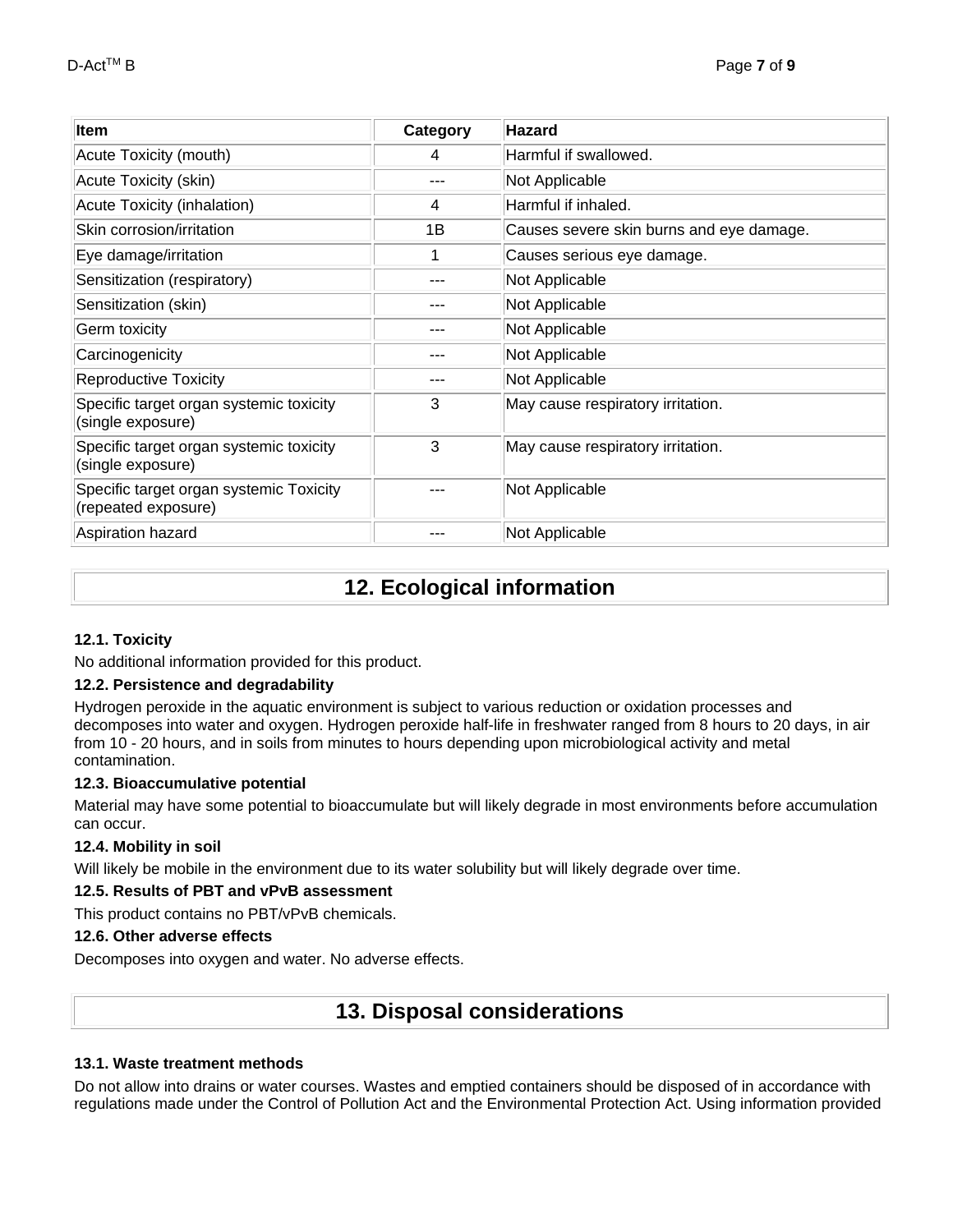in this data sheet advice should be obtained from the Waste Regulation Authority, whether the special waste regulations apply. Dispose of contents in accordance with local and national regulations.

| <b>14. Transport information</b> |                                                                      |  |
|----------------------------------|----------------------------------------------------------------------|--|
| <b>DOT Proper shipping name</b>  | UN2014 Hydrogen Peroxide, Aqueous Solution, 5.1 (8),<br><b>PG II</b> |  |
| <b>DOT Hazard Class</b>          | 5.1(8)                                                               |  |
| <b>DOT Packing group</b>         | Ш                                                                    |  |
| <b>DOT Label</b>                 | 5.1                                                                  |  |
| <b>IMDG Proper Shipping Name</b> | UN2014 Hydrogen Peroxide, Aqueous Solution, 5.1 (8),<br><b>PG II</b> |  |
| <b>IMDG Hazard Class</b>         | 5.1(8)                                                               |  |
| <b>IMDG Packing Group</b>        | Ш                                                                    |  |
| <b>IMDG</b>                      | Marine Pollutant: no (Hydrogen peroxide)                             |  |
|                                  |                                                                      |  |

# **ICAO/IATA ICAO/IATA Hydrogen Peroxide is forbidden for air transport.**

**15. Regulatory information**

| <b>Regulatory Overview</b>                          | The regulatory data in Section 15 is not intended to be all-inclusive, only selected<br>regulations are represented.                                      |  |  |
|-----------------------------------------------------|-----------------------------------------------------------------------------------------------------------------------------------------------------------|--|--|
| <b>Toxic Substance</b><br><b>Control Act (TSCA)</b> | All ingredients of this product are listed on the TSCA (Toxic Substance Control Act)<br>Inventory or are not required to be listed on the TSCA Inventory. |  |  |
| <b>WHMIS Classification</b>                         | D <sub>1</sub> B E C                                                                                                                                      |  |  |
| <b>US EPA Tier II Hazards</b>                       | <b>Fire: No</b>                                                                                                                                           |  |  |
| <b>Cuddon Polonco of Drocourou No.</b>              |                                                                                                                                                           |  |  |

**Sudden Release of Pressure:** No **Reactive:** Yes **Immediate (Acute):** Yes

**Delayed (Chronic):** No

### **EPCRA 311/312 Chemicals and RQs (>0.1%):**

To the best of our knowledge, there are no chemicals at levels which require reporting under this statute.

#### **EPCRA 302 Extremely Hazardous (>.1%) :**

Hydrogen peroxide

#### **EPCRA 313 Toxic Chemicals:**

To the best of our knowledge, there are no chemicals at levels which require reporting under this statute.

#### **Proposition 65 - Carcinogens (>0.0%):**

To the best of our knowledge, there are no chemicals at levels which require reporting under this statute.

#### **Proposition 65 - Developmental Toxins (>0.0%):**

To the best of our knowledge, there are no chemicals at levels which require reporting under this statute.

#### **Proposition 65 - Female Repro Toxins (>0.0%):**

To the best of our knowledge, there are no chemicals at levels which require reporting under this statute.